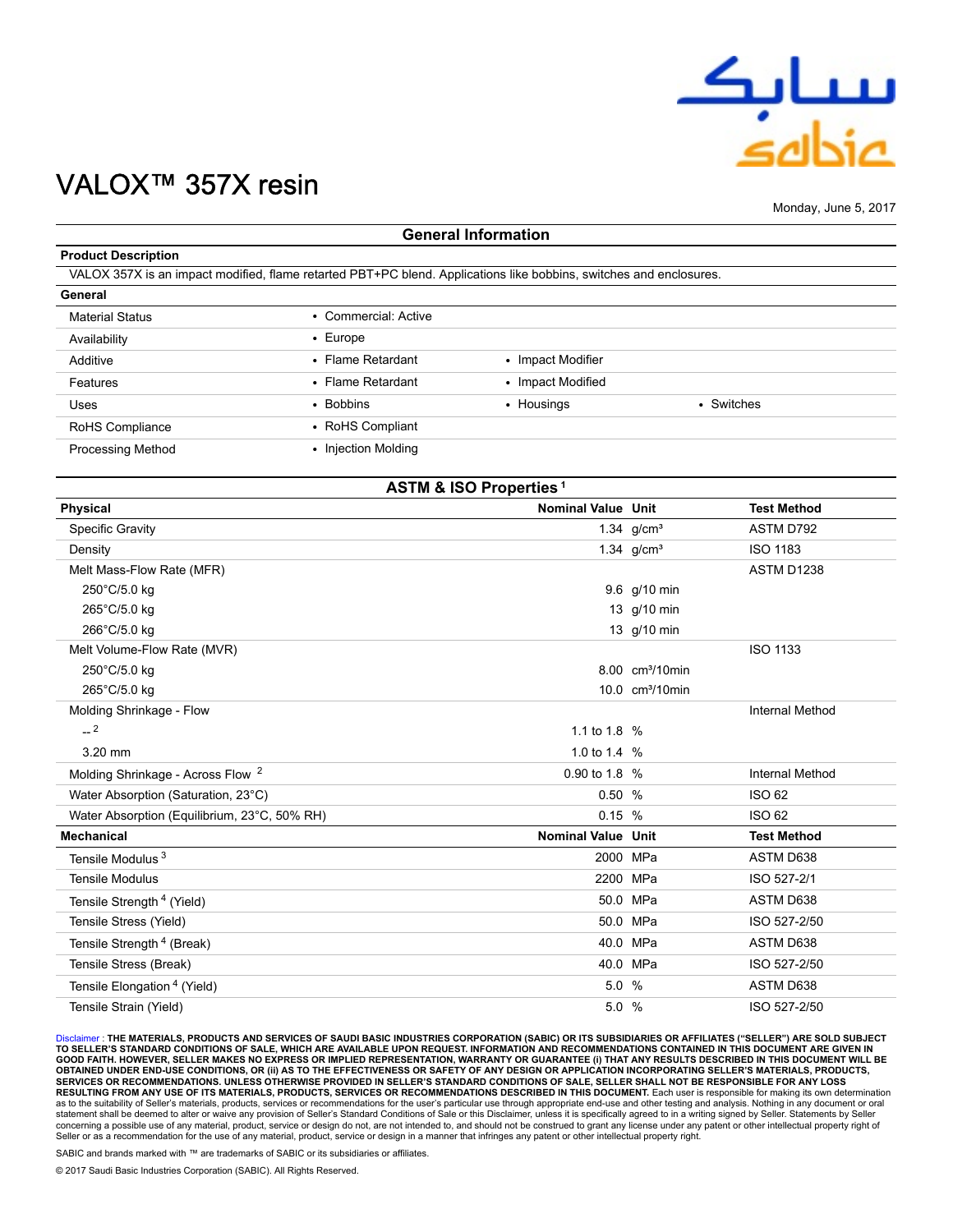## VALOX™ 357X resin SABIC Innovative Plastics Europe - Polycarbonate + PBT

| Mechanical                                           | <b>Nominal Value Unit</b> |                        | <b>Test Method</b> |
|------------------------------------------------------|---------------------------|------------------------|--------------------|
| Tensile Elongation <sup>4</sup> (Break)              | 30 %                      |                        | ASTM D638          |
| Tensile Strain (Break)                               | 30 %                      |                        | ISO 527-2/50       |
| Flexural Modulus <sup>5</sup> (50.0 mm Span)         | 2100 MPa                  |                        | ASTM D790          |
| Flexural Modulus <sup>6</sup>                        | 2000 MPa                  |                        | <b>ISO 178</b>     |
| Flexural Stress 6, 7                                 |                           | 80.0 MPa               | <b>ISO 178</b>     |
| Flexural Strength <sup>5</sup> (Yield, 50.0 mm Span) |                           | 78.0 MPa               | ASTM D790          |
| <b>Taber Abrasion Resistance</b>                     |                           |                        | Internal Method    |
| 1000 Cycles, 1000 g, CS-17 Wheel                     | 33.0 mg                   |                        |                    |
| Impact                                               | <b>Nominal Value Unit</b> |                        | <b>Test Method</b> |
| Charpy Notched Impact Strength                       |                           |                        |                    |
| $-30^{\circ}$ C $8$                                  |                           | $20$ kJ/m <sup>2</sup> | ISO 179/1eA        |
| $-30^{\circ}$ C                                      |                           | $20$ kJ/m <sup>2</sup> | <b>ISO 179/2C</b>  |
| 23°C 8                                               |                           | 45 $kJ/m2$             | ISO 179/1eA        |
| $23^{\circ}$ C                                       |                           | 40 $kJ/m2$             | <b>ISO 179/2C</b>  |
| Charpy Unnotched Impact Strength                     |                           |                        |                    |
| $-30^{\circ}$ C $8$                                  | No Break                  |                        | <b>ISO 179/1eU</b> |
| $-30^{\circ}$ C                                      | No Break                  |                        | <b>ISO 179/2U</b>  |
| 23°C 8                                               | No Break                  |                        | ISO 179/1eU        |
| $23^{\circ}$ C                                       | No Break                  |                        | <b>ISO 179/2U</b>  |
| Notched Izod Impact                                  |                           |                        | ASTM D256          |
| $-30^{\circ}$ C                                      |                           | 150 J/m                |                    |
| $0^{\circ}$ C                                        |                           | 190 J/m                |                    |
| $23^{\circ}$ C                                       |                           | 500 J/m                |                    |
| Notched Izod Impact Strength 9                       |                           |                        | <b>ISO 180/1A</b>  |
| $-30^{\circ}$ C                                      |                           | $10$ kJ/m <sup>2</sup> |                    |
| $0^{\circ}$ C                                        |                           | $20$ kJ/m <sup>2</sup> |                    |
| $23^{\circ}$ C                                       |                           | 40 kJ/m <sup>2</sup>   |                    |
| Unnotched Izod Impact                                |                           |                        | ASTM D4812         |
| $-30^{\circ}$ C                                      | No Break                  |                        |                    |
| $23^{\circ}$ C                                       | No Break                  |                        |                    |
| Unnotched Izod Impact Strength 9                     |                           |                        | <b>ISO 180/1U</b>  |
| $-30^{\circ}$ C                                      | No Break                  |                        |                    |
| 23°C                                                 | No Break                  |                        |                    |
| Instrumented Dart Impact (23°C, Total Energy)        | 35.0J                     |                        | ASTM D3763         |
| <b>Hardness</b>                                      | <b>Nominal Value Unit</b> |                        | <b>Test Method</b> |
| Rockwell Hardness (R-Scale)                          | 115                       |                        | ISO 2039-2         |
| Ball Indentation Hardness (H 358/30)                 |                           | 115 MPa                | ISO 2039-1         |
| <b>Thermal</b>                                       | <b>Nominal Value Unit</b> |                        | <b>Test Method</b> |
| Deflection Temperature Under Load                    |                           |                        | ASTM D648          |
| 0.45 MPa, Unannealed, 3.20 mm                        | 130 °C                    |                        |                    |

<u>Disclaimer :</u> THE MATERIALS, PRODUCTS AND SERVICES OF SAUDI BASIC INDUSTRIES CORPORATION (SABIC) OR ITS SUBSIDIARIES OR AFFILIATES ("SELLER") ARE SOLD SUBJECT<br>TO SELLER'S STANDARD CONDITIONS OF SALE, WHICH ARE AVAILABLE OBTAINED UNDER END-USE CONDITIONS, OR (ii) AS TO THE EFFECTIVENESS OR SAFETY OF ANY DESIGN OR APPLICATION INCORPORATING SELLER'S MATERIALS, PRODUCTS,<br>SERVICES OR RECOMMENDATIONS. UNLESS OTHERWISE PROVIDED IN SELLER'S STAND RESULTING FROM ANY USE OF ITS MATERIALS, PRODUCTS, SERVICES OR RECOMMENDATIONS DESCRIBED IN THIS DOCUMENT. Each user is responsible for making its own determination as to the suitability of Seller's materials, products, services or recommendations for the user's particular use through appropriate end-use and other testing and analysis. Nothing in any document or oral<br>statement shall b Seller or as a recommendation for the use of any material, product, service or design in a manner that infringes any patent or other intellectual property right.

SABIC and brands marked with ™ are trademarks of SABIC or its subsidiaries or affiliates.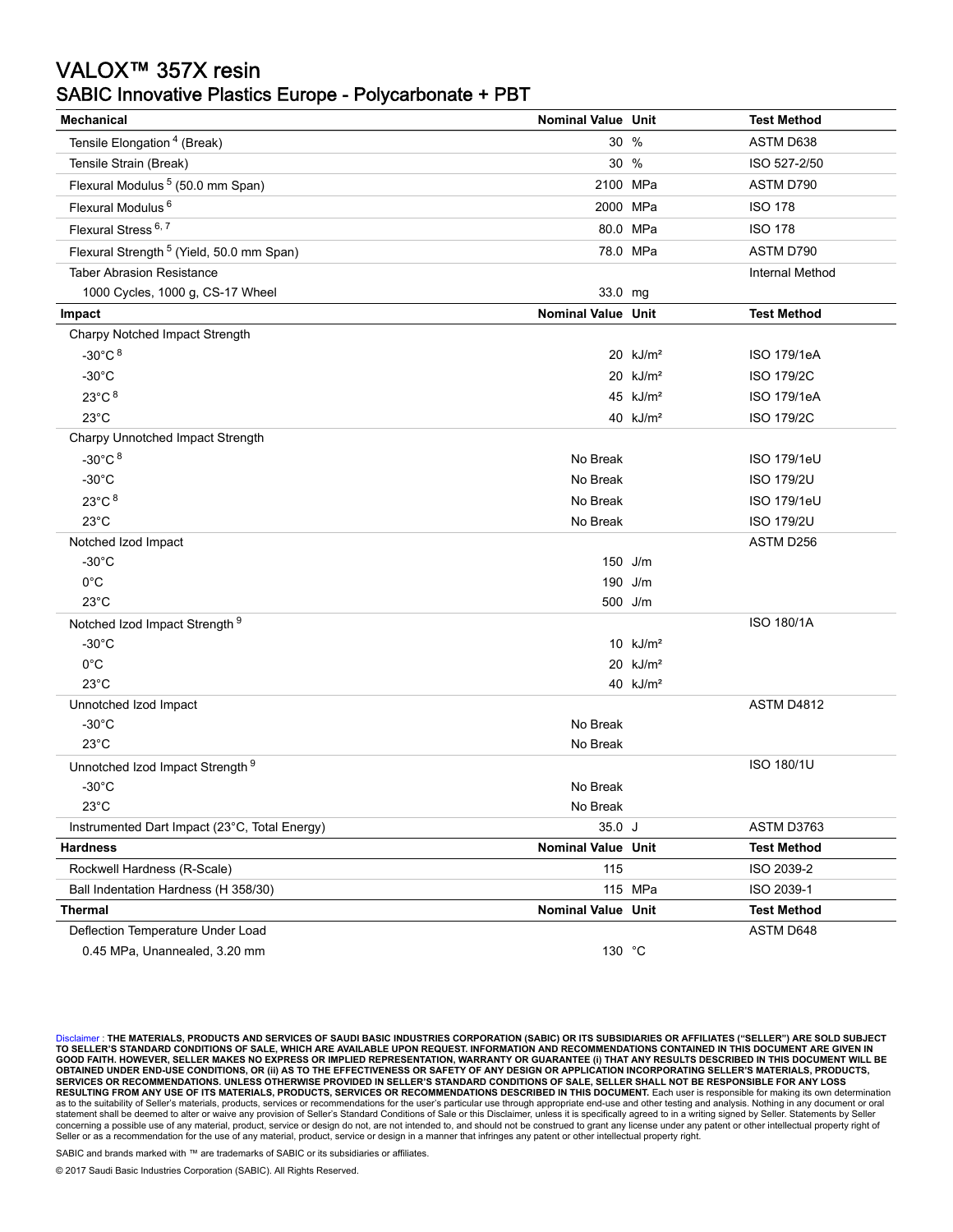### VALOX™ 357X resin SABIC Innovative Plastics Europe - Polycarbonate + PBT

| <b>Thermal</b>                        | <b>Nominal Value Unit</b> |                      | <b>Test Method</b>       |
|---------------------------------------|---------------------------|----------------------|--------------------------|
| <b>Heat Deflection Temperature</b>    |                           |                      |                          |
| 0.45 MPa, Unannealed, 100 mm Span 10  | 135 °C                    |                      | ISO 75-2/Be              |
| 0.45 MPa, Unannealed, 64.0 mm Span 11 | 130 °C                    |                      | <b>ISO 75-2/Bf</b>       |
| Deflection Temperature Under Load     |                           |                      | ASTM D648                |
| 1.8 MPa, Unannealed, 3.20 mm          | 85.0 °C                   |                      |                          |
| <b>Heat Deflection Temperature</b>    |                           |                      |                          |
| 1.8 MPa, Unannealed, 100 mm Span 10   | 85.0 °C                   |                      | ISO 75-2/Ae              |
| 1.8 MPa, Unannealed, 64.0 mm Span 11  | 85.0 °C                   |                      | <b>ISO 75-2/Af</b>       |
| Vicat Softening Temperature           |                           |                      |                          |
| $\overline{\phantom{a}}$              | 180 °C                    |                      | ASTM D1525 <sup>12</sup> |
|                                       | 145 °C                    |                      | ASTM D1525 <sup>13</sup> |
| Vicat Softening Temperature           |                           |                      |                          |
|                                       | 180 °C                    |                      | ISO 306/A50              |
|                                       | 145 °C                    |                      | ISO 306/B50              |
|                                       | 150 °C                    |                      | ISO 306/B120             |
| Ball Pressure Test (125°C)            | Pass                      |                      | IEC 60695-10-2           |
| CLTE - Flow (-40 to $40^{\circ}$ C)   |                           | $9.2E-5$ cm/cm/ $°C$ | ASTM E831                |
| CLTE - Flow (23 to $80^{\circ}$ C)    |                           | $1.0E-4$ cm/cm/ $°C$ | ISO 11359-2              |
| CLTE - Transverse (-40 to 40°C)       |                           | 8.4E-5 cm/cm/°C      | ASTM E831                |
| CLTE - Transverse (23 to 80°C)        |                           | 1.0E-4 cm/cm/°C      | ISO 11359-2              |
| <b>Thermal Conductivity</b>           |                           | 0.17 W/m/K           | <b>ISO 8302</b>          |
| RTI Elec                              | 120 °C                    |                      | <b>UL 746</b>            |
| RTI Imp                               | 120 °C                    |                      | <b>UL 746</b>            |
| RTI Str                               | 140 °C                    |                      | <b>UL 746</b>            |
| Electrical                            | <b>Nominal Value Unit</b> |                      | <b>Test Method</b>       |
| <b>Surface Resistivity</b>            | $> 1.0E+15$ ohms          |                      | IEC 60093                |
| <b>Volume Resistivity</b>             | $> 1.0E+15$ ohms cm       |                      | ASTM D257                |
| <b>Volume Resistivity</b>             | $> 1.0E+15$ ohms cm       |                      | IEC 60093                |
| Dielectric Strength                   |                           |                      | ASTM D149                |
| 1.60 mm, in Oil                       |                           | 25 kV/mm             |                          |
| 3.20 mm, in Oil                       |                           | 17 kV/mm             |                          |
| <b>Electric Strength</b>              |                           |                      | IEC 60243-1              |
| 0.800 mm, in Oil                      |                           | 34 kV/mm             |                          |
| 1.60 mm, in Oil                       |                           | 25 kV/mm             |                          |
| 3.20 mm, in Oil                       |                           | 17 kV/mm             |                          |
| Dielectric Constant (1 MHz)           | 3.00                      |                      | ASTM D150                |
| <b>Relative Permittivity</b>          |                           |                      | <b>IEC 60250</b>         |
| 50 Hz                                 | 3.00                      |                      |                          |
| 60 Hz                                 | 3.00                      |                      |                          |
| 1 MHz                                 | 3.00                      |                      |                          |
| Dissipation Factor (1 MHz)            | 0.013                     |                      | ASTM D150                |

<u>Disclaimer :</u> THE MATERIALS, PRODUCTS AND SERVICES OF SAUDI BASIC INDUSTRIES CORPORATION (SABIC) OR ITS SUBSIDIARIES OR AFFILIATES ("SELLER") ARE SOLD SUBJECT<br>TO SELLER'S STANDARD CONDITIONS OF SALE, WHICH ARE AVAILABLE OBTAINED UNDER END-USE CONDITIONS, OR (ii) AS TO THE EFFECTIVENESS OR SAFETY OF ANY DESIGN OR APPLICATION INCORPORATING SELLER'S MATERIALS, PRODUCTS,<br>SERVICES OR RECOMMENDATIONS. UNLESS OTHERWISE PROVIDED IN SELLER'S STAND RESULTING FROM ANY USE OF ITS MATERIALS, PRODUCTS, SERVICES OR RECOMMENDATIONS DESCRIBED IN THIS DOCUMENT. Each user is responsible for making its own determination as to the suitability of Seller's materials, products, services or recommendations for the user's particular use through appropriate end-use and other testing and analysis. Nothing in any document or oral<br>statement shall b Seller or as a recommendation for the use of any material, product, service or design in a manner that infringes any patent or other intellectual property right.

SABIC and brands marked with ™ are trademarks of SABIC or its subsidiaries or affiliates.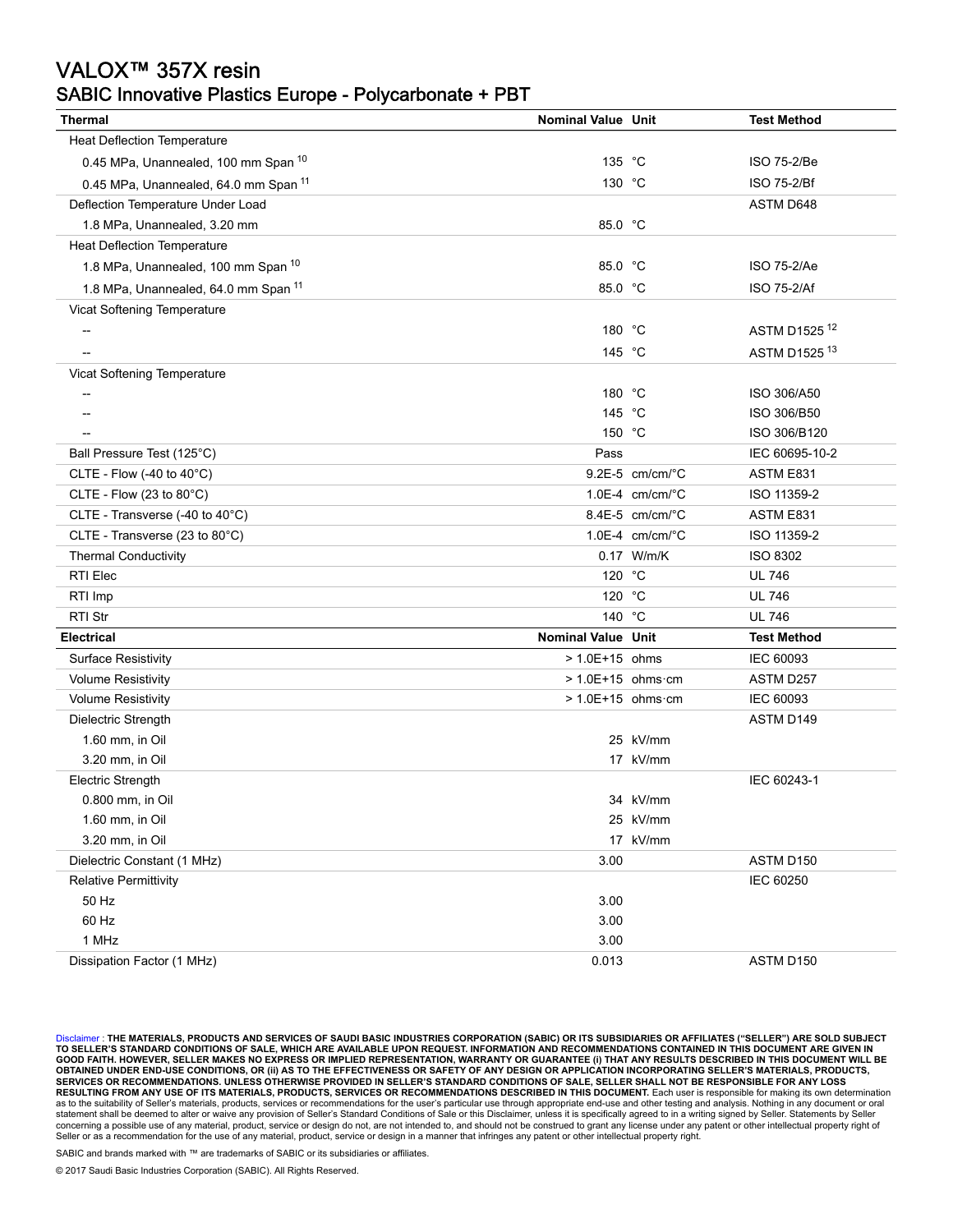### VALOX™ 357X resin SABIC Innovative Plastics Europe - Polycarbonate + PBT

| <b>Electrical</b>                     | <b>Nominal Value Unit</b> |          | <b>Test Method</b> |
|---------------------------------------|---------------------------|----------|--------------------|
| <b>Dissipation Factor</b>             |                           |          | <b>IEC 60250</b>   |
| 50 Hz                                 | $2.0E-3$                  |          |                    |
| 60 Hz                                 | $2.0E-3$                  |          |                    |
| 1 MHz                                 | $1.3E-3$                  |          |                    |
| Arc Resistance <sup>14</sup>          | PLC <sub>6</sub>          |          | ASTM D495          |
| Comparative Tracking Index (CTI)      | PLC <sub>3</sub>          |          | <b>UL 746</b>      |
| <b>Comparative Tracking Index</b>     |                           |          | <b>IEC 60112</b>   |
|                                       | 225 V                     |          |                    |
| Solution B                            | 100 V                     |          |                    |
| High Amp Arc Ignition (HAI)           | PLC 0                     |          | <b>UL 746</b>      |
| High Voltage Arc Tracking Rate (HVTR) | PLC <sub>3</sub>          |          | <b>UL 746</b>      |
| Hot-wire Ignition (HWI)               | PLC <sub>3</sub>          |          | <b>UL 746</b>      |
| Flammability                          | <b>Nominal Value Unit</b> |          | <b>Test Method</b> |
| <b>Flame Rating</b>                   |                           |          | <b>UL 94</b>       |
| $0.75$ mm                             | $V-0$                     |          |                    |
| $2.5$ mm                              | 5VA                       |          |                    |
| Glow Wire Flammability Index (1.0 mm) | 960 °C                    |          | IEC 60695-2-12     |
| Glow Wire Ignition Temperature        |                           |          | IEC 60695-2-13     |
| $1.0 \text{ mm}$                      | 825 °C                    |          |                    |
| $2.0$ mm                              | 725 °C                    |          |                    |
| $3.0$ mm                              | 700 °C                    |          |                    |
| Oxygen Index                          | 30 %                      |          | ISO 4589-2         |
| <b>Fill Analysis</b>                  | <b>Nominal Value Unit</b> |          | <b>Test Method</b> |
| Melt Viscosity (260°C, 1500 sec^-1)   |                           | 310 Pa·s | <b>ISO 11443</b>   |

| <b>Processing Information</b> |                           |  |
|-------------------------------|---------------------------|--|
| Injection                     | <b>Nominal Value Unit</b> |  |
| <b>Drying Temperature</b>     | 110 to 120 °C             |  |
| Drying Time                   | 2.0 to 4.0 hr             |  |
| Suggested Max Moisture        | 0.020%                    |  |
| Hopper Temperature            | 40 to 60 $\degree$ C      |  |
| Rear Temperature              | 230 to 245 $^{\circ}$ C   |  |
| Middle Temperature            | 240 to 255 °C             |  |
| Front Temperature             | 245 to 265 $^{\circ}$ C   |  |
| Nozzle Temperature            | 240 to 260 °C             |  |
| Processing (Melt) Temp        | 250 to 270 °C             |  |
| Mold Temperature              | 40 to 100 $^{\circ}$ C    |  |

<u>Disclaimer :</u> THE MATERIALS, PRODUCTS AND SERVICES OF SAUDI BASIC INDUSTRIES CORPORATION (SABIC) OR ITS SUBSIDIARIES OR AFFILIATES ("SELLER") ARE SOLD SUBJECT<br>TO SELLER'S STANDARD CONDITIONS OF SALE, WHICH ARE AVAILABLE OBTAINED UNDER END-USE CONDITIONS, OR (ii) AS TO THE EFFECTIVENESS OR SAFETY OF ANY DESIGN OR APPLICATION INCORPORATING SELLER'S MATERIALS, PRODUCTS,<br>SERVICES OR RECOMMENDATIONS. UNLESS OTHERWISE PROVIDED IN SELLER'S STAND RESULTING FROM ANY USE OF ITS MATERIALS, PRODUCTS, SERVICES OR RECOMMENDATIONS DESCRIBED IN THIS DOCUMENT. Each user is responsible for making its own determination as to the suitability of Seller's materials, products, services or recommendations for the user's particular use through appropriate end-use and other testing and analysis. Nothing in any document or oral<br>statement shall b Seller or as a recommendation for the use of any material, product, service or design in a manner that infringes any patent or other intellectual property right.

SABIC and brands marked with ™ are trademarks of SABIC or its subsidiaries or affiliates.